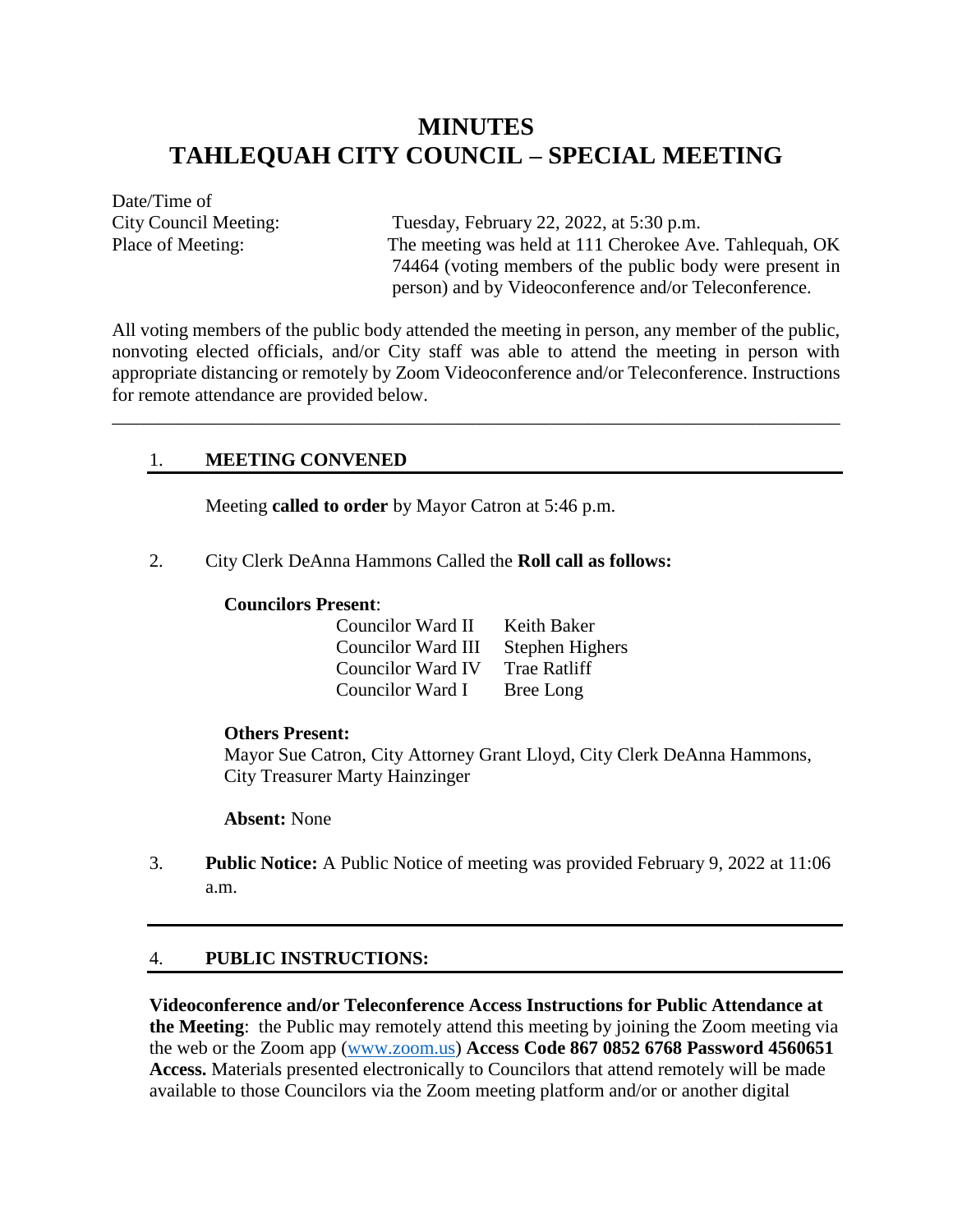platform. If you wish to receive a copy of any materials that are presented to the City Council via Zoom or otherwise, please submit your request to [cityclerk@cityoftahlequah.com.](mailto:cityclerk@cityoftahlequah.com)

**Videoconference and/or Teleconference Notice**: This meeting will include communication by City Staff to the City Council, and those communications may be by auditory communication or by visual and auditory communication. Communication by and between the City Council and/or members of the Public may be limited to auditory only communication.

The Public may ask questions during the discussion of each agenda item by typing the word "question" along with his or her name in the chat bar and waiting to be called on. If communicating via the Zoom Videoconference and/or Teleconference, the Mayor will call upon you to unmute yourself so that you may speak. Only questions spoken out loud are allowed to be responded to. Please do not type out your questions in the chat bar.

Should there be any technical difficulties during the meeting please refer to the City of Tahlequah website and/or City of Tahlequah Facebook page as the City will address any issues and/or provide further instructions.

# 5. **PUBLIC COMMENTS**

- Ray Hammons spoke regarding recognition of rural fire departments assisting within the City limits on large fires.
- Amy Jenkins spoke regarding Leadership Tahlequah community project and fundraising bowling tournament.

\_\_\_\_\_\_\_\_\_\_\_\_\_\_\_\_\_\_\_\_\_\_\_\_\_\_\_\_\_\_\_\_\_\_\_\_\_\_\_\_\_\_\_\_\_\_\_\_\_\_\_\_\_\_\_\_\_\_\_\_\_\_\_\_\_\_\_\_

 Dr. John Uzzo spoke requesting the Tahlequah Hospital Authority meetings to be videotaped.

# **REGULAR SESSION**

- 6. Councilor Ratliff made a motion and Councilor Long seconded to approve **Ordinance No. 1332-2022**, an ordinance adding Chapter 7, **Street Performers**, to Part 9 of the Code of the City of Tahlequah.
- *Vote:* Ayes: Long, Baker, Highers, Ratliff Nays: none Motion carried.
- 7. Councilor Highers made a motion and Councilor Ratliff seconded to acknowledge receipt of the Tahlequah Regional Development Authority Audited Financial Statements and Notes for Fiscal Year Ended June 30, 2021.

*Vote:* Ayes: Baker, Highers, Ratliff, Long Nays: none Motion carried.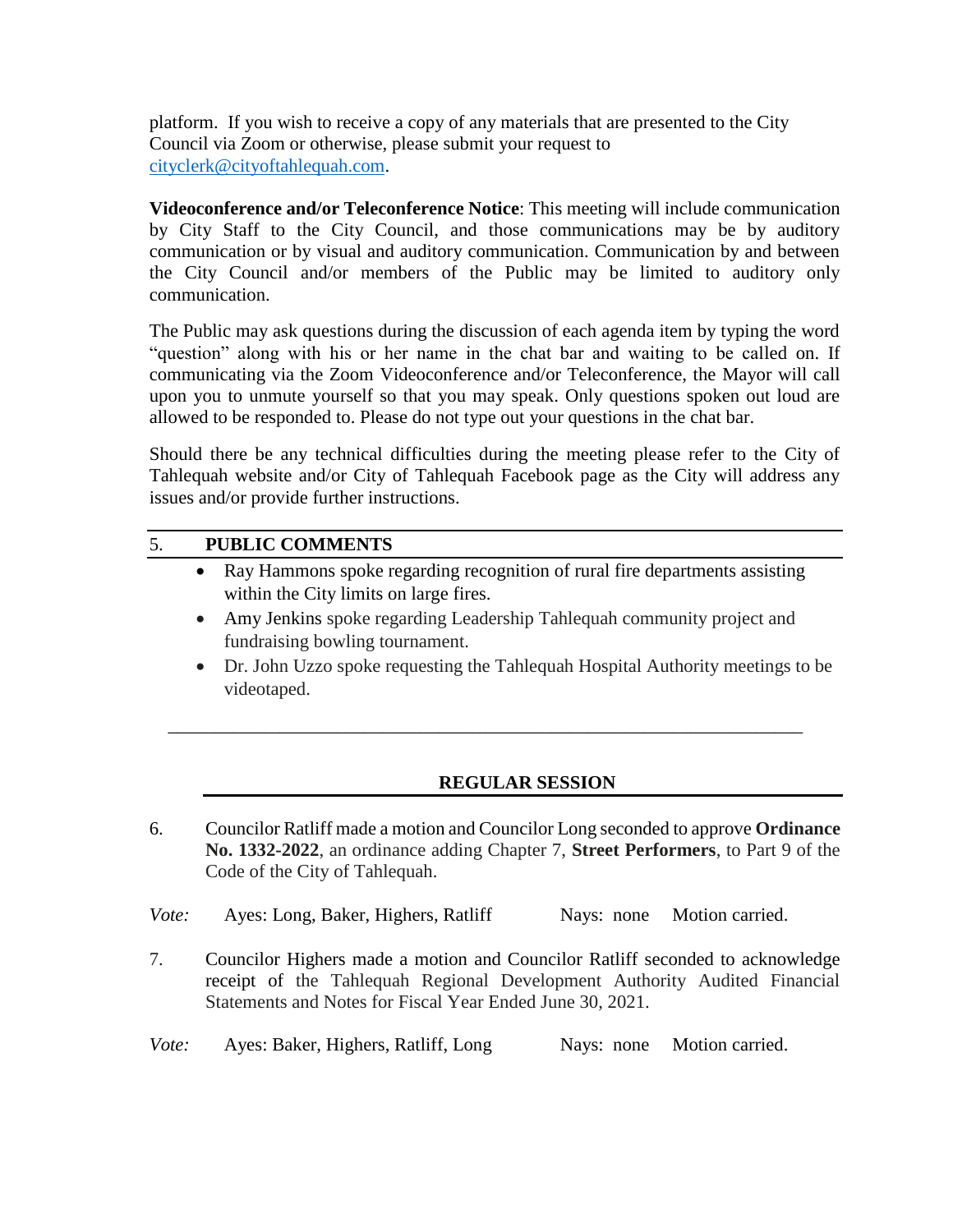8. Councilor Ratliff made a motion and Councilor Long seconded to approve the **Budget Amendment previously** presented on February 7, 2022 as agenda item 4(e) in the Consent agenda properly reflecting the supporting documentation originally attached. Total amount to be transferred will be \$150,888.46.

| Vote: | Ayes: Highers, Ratliff, Long, Baker |  | Nays: none Motion carried. |
|-------|-------------------------------------|--|----------------------------|
|       |                                     |  |                            |

- 9. Councilor Highers made a motion and Councilor Long seconded to approve the 2022 **Fresh Start Program** with a start date of March 1, 2022 ending May 31, 2022.
- *Vote:* Ayes: Highers, Ratliff, Long, Baker Nays: none Motion carried.

10. Councilor Ratliff made a motion and Councilor Highers seconded to the approve the Lease Rate Quote Open-End (Equity) Quote No.'s 6229032, 6229031 & 6229030 with **Enterprise Fleet Management each for a 2022 RAM 1500 Classic Tradesman 4x4 Quad Cab.** 

- *Vote:* Ayes: Ratliff, Long, Baker, Highers Nays: none Motion carried.
- 11. Councilor Ratliff made a motion and Councilor Long seconded to accept the **resignation** of Larry Warnock effective February 17, 2022.
- *Vote:* Ayes: Long, Baker, Highers, Ratliff Nays: none Motion carried.
- 12. Councilor Ratliff made a motion and Councilor Long seconded to **hiring Darin Briggs at a T111 as a Labor/Operator in the Cemetery Department**.
- *Vote:* Ayes: Baker, Highers, Ratliff, Long Nays: none Motion carried.
- 13. Councilor Ratliff made a motion and Councilor Long seconded to **hiring Michael Joe Roberts as a Patrolman III** in the Police Department.
- *Vote:* Ayes: Highers, Ratliff, Long, Baker Nays: none Motion carried.
- 14. Councilor Long made a motion and Councilor Baker seconded to approve the **Workplace Wellness Policy.**
- *Vote:* Ayes: Ratliff, Long, Baker, Highers Nays: none Motion carried.
- 15. Councilor Ratliff made a motion and Councilor Highers seconded to approve entering into an **Engagement of Independent Contractor for grant writing services with Natalie Cloud.**
- *Vote:* Ayes: Long, Baker, Highers, Ratliff Nays: none Motion carried.